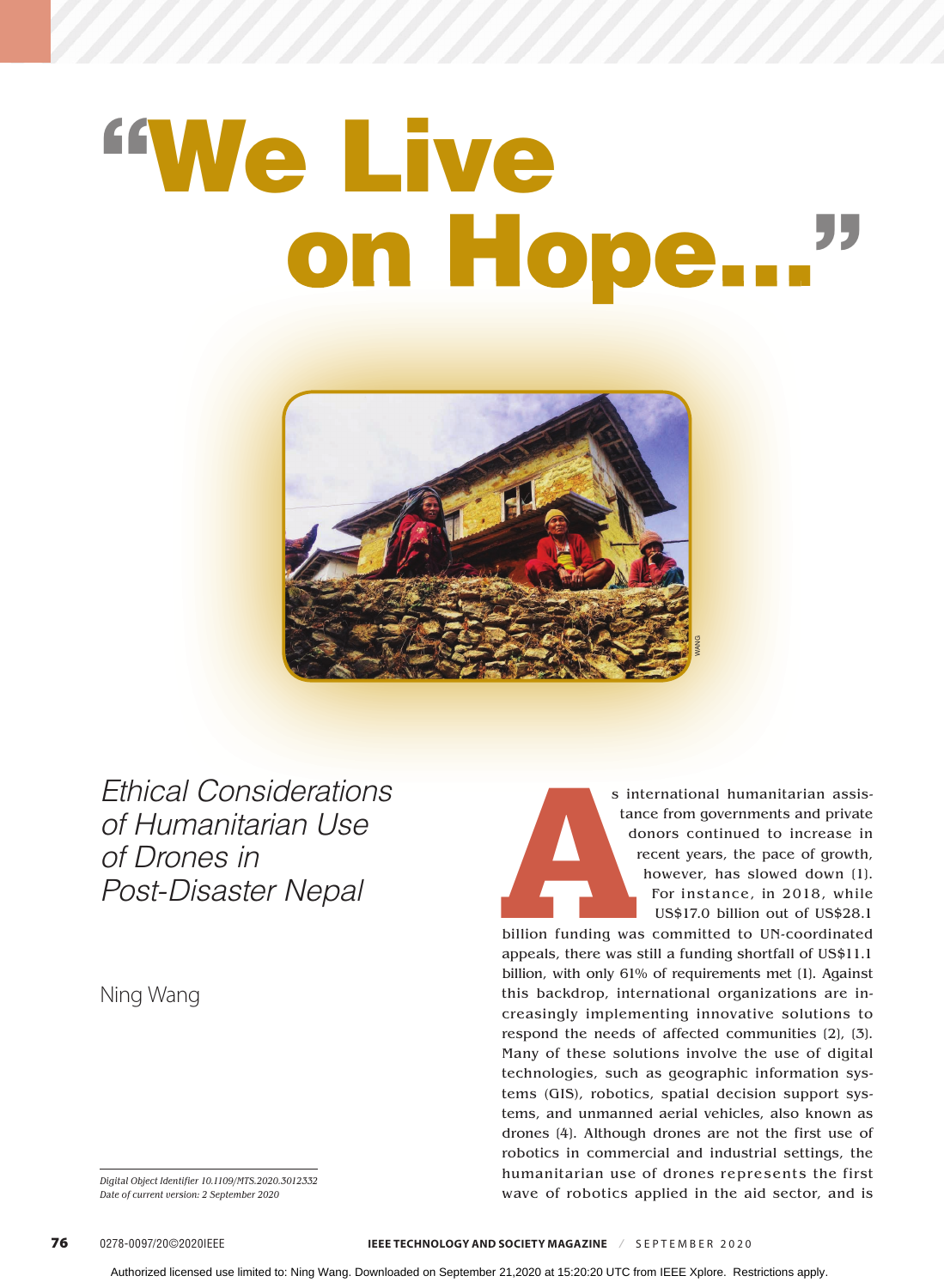representative of emerging technologies being used for humanitarian purposes [5]. Examples of successful drone use in this setting include the 2010 Haiti earthquake (damage inspection), 2012 Hurricane Sandy in the U.S.A. (epidemic prevention), 2013 Typhoon Haiyan in the Philippines (rescue logistics), the 2014 Ebola outbreak in West Africa (medical equipment delivery), and the 2015 Nepal earthquake the site of this case study — when Nepal was stricken by one of the most devastating natural disasters in history, leaving the country with heavy burdens of immediate emergency relief and long-term postdisaster reconstruction [6]–[8].

Several authors have suggested that the use of novel technologies in the aid sector may challenge the principle of humanity, and the related humanitarian principles, such as "Do No Harm" [9]–[11]. The noticeable turn to technology in humanitarian action raises issues related to humanitarianism, sovereignty, as well as equality and access for at-risk populations in disaster zones or remote areas lacking sufficient healthcare services [11], [12]. On a technical level, practical challenges include heightened risks of data safety and security, and the potential malicious use of technology. On a societal level, humanitarian innovation may disrupt relations between different stakeholders, may widen inequality between those with access and those without, and may threaten privacy, disproportionately affecting the vulnerable population.

This paper constitutes one element of a research project that examines technological innovation in the aid sector and how it intersects with moral values, norms, and commitments. As part a series of field studies of different uses of drones by humanitarian organizations, we conducted an in-depth case study following the 2015 Nepal earthquake. An earlier paper presented a detailed narrative account of the case study, in which drones were used to map a landslide area in rural Nepal [13]. The current paper draws upon the empirical findings to develop a normative analysis with the goal of identifying contextualized ethical considerations, and illuminating the wider debate about how ethical technological innovation in the aid sector should be operationalized. The paper comprises two parts: 1) a short summary of the case study of drone mapping in a landslide area in rural Nepal, where the livelihood of the local community was threatened by the 2015 earthquake, and a humanitarian organization, assisted by the use of drones, attempted to find a solution to restore safety; and 2) an in-depth analysis of the ethical challenges that emerged in the context of the case study, relating to five thematic categories: community, technology, data, regulation, and stakeholders. In conclusion, on the normative level, a prudent attitude in adopting novel technology in the aid sector is required; while on the operational level, it is argued that proposals for actionable ethical standards to guide and safeguard sector-wide innovation practices are needed.

# Case Study

### *Drone Mapping Project*

On April 25, 2015, a magnitude 7.8 earthquake hit Nepal with a maximum intensity of VIII. Amidst the post-disaster chaos, many humanitarian organizations drew upon technologies to assist their relief work on the ground, opening a gateway for new and emerging technologies to enter the humanitarian space [4]–[6]. This situation was illustrated in an earlier paper, in which a case study of using mapping drones in a landslide area in rural Nepal was described in great detail [13]. In this case study, a humanitarian organization X needed to assess safety for reconstruction work in the landslide area but faced challenging geological conditions, and opted for using drones to capture high-resolution aerial images of the area for further hazard analysis as part of its risk-reduction assessment [13]. To handle the technicalities of the project, X collaborated with an NGO (Partner A), which was actively involved in previous crisis drone-mapping in the Philippines; and a university spinoff (Partner B), specializing in geological risk assessment software engineering [13]. To receive government and community permissions, X obtained a total of six approvals to use drones, from four government authorities at national level and two at district level, taking a total of three months [13]. X also worked actively to gain community consent, whereby information sessions with community members and meetings with community leaders were organized [13]. Eventually, a high-resolution map using the drone images was created, following which Partner A developed a 3D model, and Partner B studied the susceptibility of the landslide to further erosion and submitted a technical report to X [13]. The main conclusion was that, to gain a thorough understanding of the risks, more research and data were needed [13]. Although X was the official owner of the datasets, data ownership was in principle shared by the three project partners, alongside the national government [13]. The community's expectations that the drone data could be used to enable the management of the landslide were not met, while X had to end the project due to the lack of continued funds, among other reasons [13]. There was a general perception within the community that, while the project created value with respect to evidence and awareness-raising, it was inconclusive; and that to make substantial impacts on the local community's livelihood, more efforts would be needed [13].

Authorized licensed use limited to: Ning Wang. Downloaded on September 21,2020 at 15:20:20 UTC from IEEE Xplore. Restrictions apply.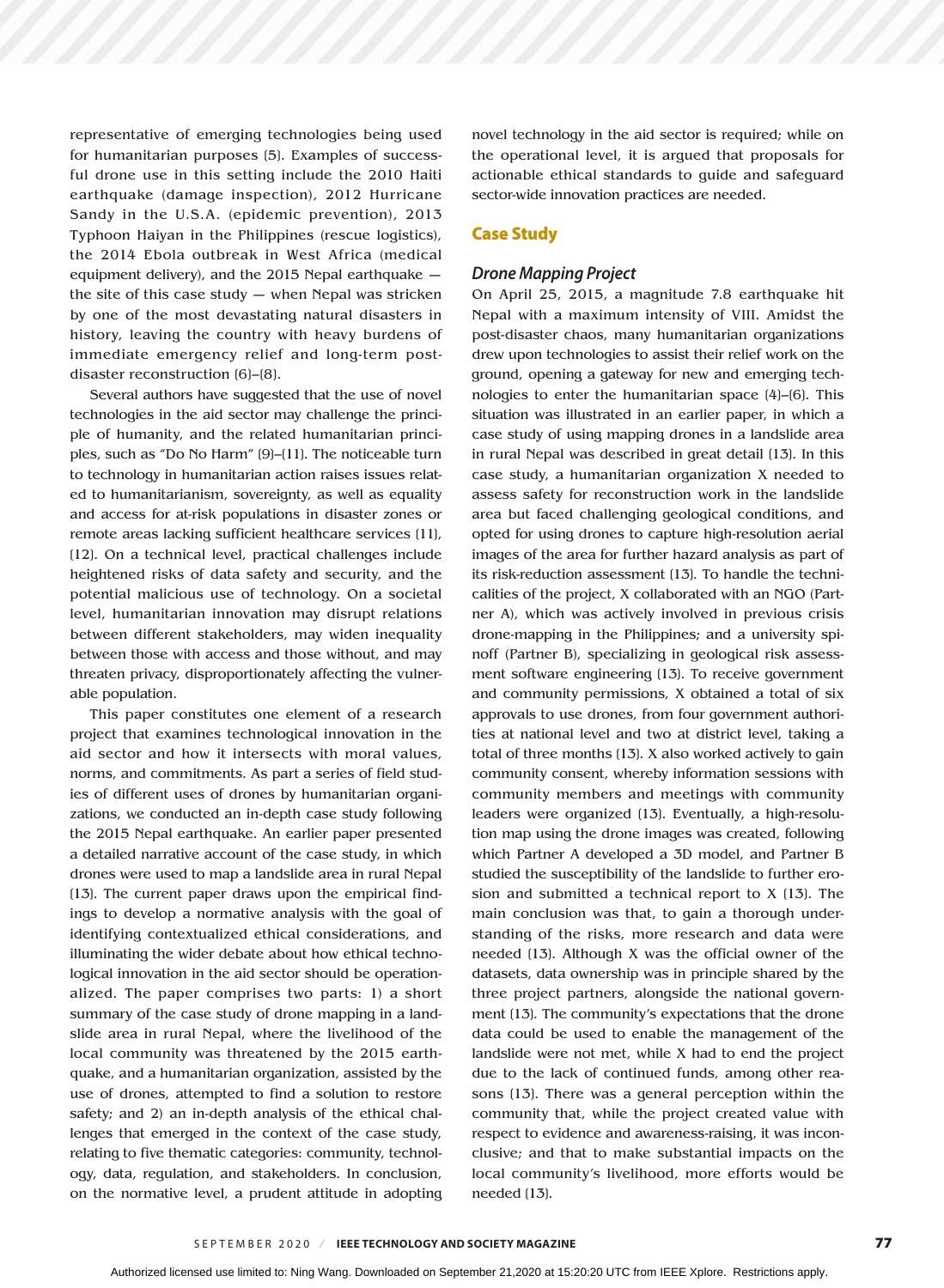# *Research Methods*

#### **Research Design**

The case study was carried out in Nepal in January 2019, as part of a larger program on "value sensitive humanitarian innovation (VSHI)" consisting of multiple case studies. The research was conducted within a constructivist paradigm, in which human experience is understood as subjective, local, socially and experientially based, and culturally and historically specific [14]. Study design drew upon case study methodology, and we employed *qualitative description* as our methodological framework, which aims to gain first-hand knowledge of stakeholders' experiences, and describe their views and perceptions of a particular topic in a language similar to their own [15], [16]. The objective of a qualitative description is to stay especially close to the data itself, developing a low-inference analysis by directly organizing and synthesizing data without further interpretation (16).

### **Participant Recruitment**

We recruited interview participants using two approaches. First, guided by an Interview Plan, we sent email invitations to targeted stakeholder representatives, which were jointly identified by the research team and our local partner in Nepal. We initially recruited six individual participants, including four humanitarian workers (at international, national, and field levels), one technician, and one government official (elected community leader); as well as two focus groups of local community members (twelve villagers in total). All initial participants were involved in, experienced, or witnessed the drone mapping project.

Second, following *snowball sampling logic*, we recruited further participants through recommendations of previous participants, to expand the scope of investigation and gain complementary and contextualized data. The further recruitment included two aviation regulators and one academic with expertise in geospatial information systems, none of whom were directly involved in the mapping project, but all of whom had extensive knowledge and experience in drone mapping in Nepal. The final sample of 21 participants consisted of a diverse representation of stakeholder groups engaged in the drone mapping project, meeting our goal of acquiring maximum variation sampling to explore the common and unique perspectives on the subject (17).

# **Data Collection**

Our main data collection was semi-structured qualitative interviews with recruited participants upon their provision of written informed consent. Other sources

included texts (e.g., the report Partner B provided to X), and observations by the author (e.g., how X interacted with the community members), who carried out the field study in Nepal as the principal researcher. Two types of interviews were conducted — those that followed an Interview Guide, which was developed prior to the field study based on expert knowledge; and freestyle thematic discussions, which involved more indepth explorations of selected topics (e.g., the post-earthquake regulatory environment in Nepal, the technicalities of drone mapping, etc.). Ten interviews were conducted between January 16 and January 31, 2019 (eight individual and two focus group interviews). All interviews were conducted face-to-face and were audio-recorded, ranging from 39-151 min in duration (average 86 min). The individual interviews were conducted in English; and the focus group interviews with the community members were conducted in the local dialect, with translation provided by our local partner.

#### **Data Analysis**

Based on the interview recordings, and with reference to the available texts and observations, we developed Interview Synopses, which were then compared with interview notes taken by the author during the interviews. Through this process, core concepts were clustered in categories and extrapolated by themes for further analysis. Ten interview synopses were developed with the support of a research assistant, based on which a comprehensive descriptive summary of the interviews was developed by the author. The summary was then sent to an anonymous reviewer, who was involved in the mapping project but not interviewed (due to potential conflict of interest), to ensure that it was factually accurate and complete. This analysis was then used as the basis for developing a detailed narrative account of the case study, which was presented in an earlier paper [13]. In the current paper, I build on the empirical findings from the case study to elaborate on an in-depth ethical analysis.

#### Ethical Analysis

From the ethical perspective, while no severe ethical tensions, trade-offs, or dilemmas are observed in this case study, there are ethical considerations related to consent, expectations, priorities, and responsibilities among the involved stakeholders. Through an inductive analysis of the empirical data acquired through the fieldwork, five categories of ethical considerations were identified. In the sections that follow, I present a normative analysis of how these categories were manifest in the drone mapping case, and consider them in relation to relevant ethical concepts and the wider academic literature.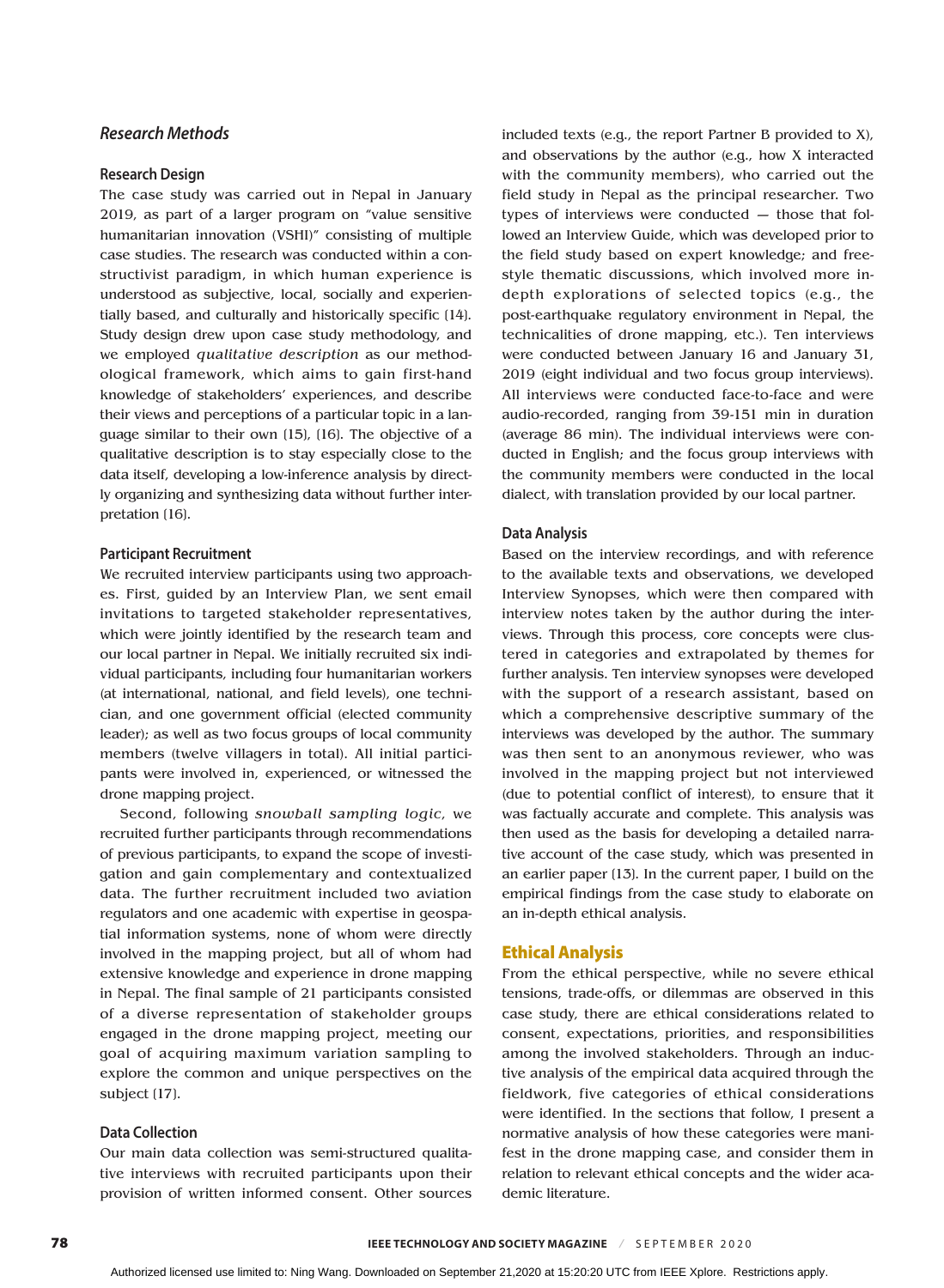## *Community: Consent and Care*

X followed a deliberative consent process by providing necessary information to the community members through information sessions, and by acquiring consent from the community leaders elected to guard the villagers' interests. Although their rights over the land were respected, the community members are still in a vulnerable situation. This is because while X did the right thing to gain community consent for conducting activities over their land by following the procedure; normatively, the core issue is not solely how community consent was acquired, but what led to such consent, and what resulted from such consent. In other words, two additional aspects need to be considered, i.e., the sources and the consequences of the acquired community consent [13].

The first aspect relates to where the consent comes from. Firstly, throughout the interviews, "trust" was repeatedly mentioned by stakeholders, including both community members and those who were involved in working with the community. In fact, according to our interviews, this trust had little to do with the mapping project itself; rather, it was built upon prior experiences between X and the community, and an idealistic understanding about aid agencies altruistically delivering aid to beneficiaries. This implies that, to some extent, trust was pregiven regardless of the specificities of the mapping project, as opposed to newly established taking into account the risks and benefits of the project. Trust is a complex philosophical conception, as the very nature of trust inevitably involves risk (associated with optimism), vulnerability (in particular to betrayal), and even harm (as a result of selective interpretations) [18]–[20].

Secondly, "hope" was another recurrent word frequently popping up from the interviews, conveying the deep faith and optimism of the community towards those whom they believed to be change-enablers. Within the community, there seemed to be a commonly shared sense of frustration at their inability to self-save, alongside a recognized need for, and dependence on, lifesavers from outside. Torn by perennial threats of social problems mixed with natural disasters, the community members could afford little but a genuine hope. Lastly, the community members' literacy level, including both general and technological literacy, renders it difficult for them to understand the potential risks, begging the question as to what exactly the community members had consented  $-$  to what they were able to understand, or to what they were expected to understand? These factors might have created communication gaps between X and the community with respect to the expectations of using drones in the community.

The second aspect concerns where the consent landed eventually. Firstly, based on the aforementioned factors, it is plausible that there might have been a philanthropic misconception embedded in the community's general understanding about the purpose of the mapping project. Philanthropic misconception (akin to "therapeutic misconception" in research ethics) is closely linked to the notion of trust, and in particular its optimistic nature [21], [22]. Such misconception typically occurs when beneficiaries of philanthropic projects entrust those who exhibit good will or benevolence towards them, thereby misunderstanding the purpose of the activity, while overestimating the intended benefits or underestimating the potential risks [22]. In the context of this case study, it seemed that, for the project partners, there were two sets of objectives, i.e., in the short-term, the project was intended to produce a highresolution map of the landslide using drone images; in the long-run, and granted that all other conditions would be met, the mapping results could potentially contribute to managing the landslide. What is unclear, however, is whether the community at large had built their expectations in alignment with these objectives; and if not, what might have created a mismatch between the two. This implies that the account of philanthropic misconception concerns how goodwill ought to be interpreted, in that reliance on goodwill creates certain expectations, sometimes even normative — rather than merely predictive  $-$  expectations  $(21)$ ,  $(22)$ .

Secondly, a broader question worth asking is what would follow if community expectations fail to be satisfied, and community relations are negatively affected due to misconceptions. Ultimately, this invokes a discussion about the moral responsibility of the aid sector  $$ in particular, the duty of care towards vulnerable communities. The humanitarian sector is sensitive politically, socially, and culturally. The proposals for innovation in this sector, thus, must be guided by rigorous evaluations of the necessity for innovation. In particular, the way in which information is transmitted, the extent to which the conveyed messages may be (mis) interpreted, and the direction towards which expectations are channeled, are all pertinent aspects that humanitarian organizations need to carefully consider before introducing technology in their operations. A benchmark of the humanitarian duty of care should be not introducing new vulnerability, and not exacerbating existing vulnerability.

# *Technology: Risks and Benefits*

Risks are inherently imbedded in any kind of technology. As a tool or an instrument, there are technical limitations in terms of mechanical errors; and as a convention or an institution, there are societal implications in that technology is neither value-neutral nor apolitical, in terms of both its design and its use. As the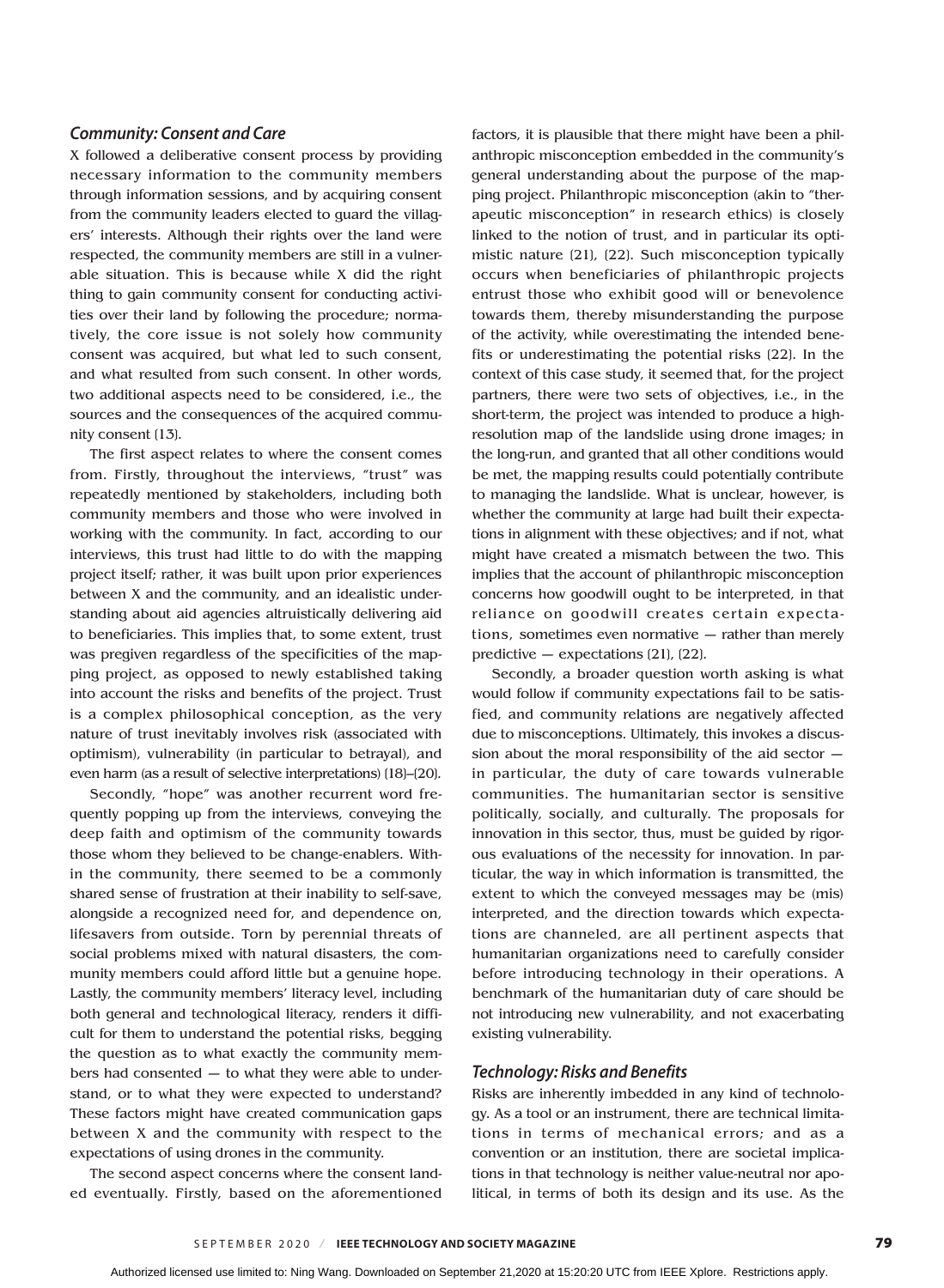case study demonstrates, drone technology holds promise in assisting humanitarian action in counties like Nepal. Nonetheless, technology alone cannot change things for the better. Recognizing technological limitations also entails practical implications, i.e., stakeholders need to proactively conduct risk-benefit assessments within particular contexts, prior to the deployment of new technology in their practice (13).

On the technical side, although drone technology is evolving at a rapid pace, how it can be utilized depends considerably on the level of development of the technology. To illustrate, in terms of quality of information, a collection of sensors may be installed on drones to achieve richer data in mapping, such as laser scanning or environmental sensors. However, there is an inevitable tension between the quality of images collected by the sensors on the one hand, and the increased payload and the decreased battery life of the drone on the other. As regards types of drones, taking the case study as an example, if X had used multi-rotor drones, then the chances of technical failure would have been reduced, as the technicians could have fully controlled the drone. This, however, would have resulted in a technical compromise, whereby the data captured would not have been as accurate as that of fixed-wing drones as a result of flight stability. These technical trade-offs highlight the fact that technology alone cannot provide solutions to social problems as it is inherently inhibited by its own technical limitations.

On the societal side, questions about for what purposes drones are deployed, in what conditions they will be used, and in what contexts their use is justified, should be placed at the center of a risk-benefit analysis. In many disaster settings, drones have effectively helped emergency relief and aid delivery in a timely manner [23]. In other circumstances, however, drones have created public safety concerns associated with near-airport drone flights [24], [25]. As a rule of thumb, deploying technology in the aid sector needs to be backed up with a strong rationale and justified with reference to the added value. This will make a difference in terms of how the general public perceives humanitarian technology  $-$  as a positive force for change that enables previously unattainable prospects, or as an anecdote that draws media attention and costs donor funds, yet leaves fundamental problems unresolved. The questions remain, hence, as to why and how technology is being utilized in this space, at what cost, benefiting whom, and whose responsibility it is when things go wrong.

Finally, regarding risk-benefit assessments, the key is conducting them critically in light of the context in which technology is to be introduced. Since 2015, the number of activities involving drones in Nepal grew at a

frenzied pace due to an increasing demand for reconstruction after the earthquake. Consequently, some humanitarian organizations operating in Nepal prematurely followed the trend, and raced into uncritical integration of new technologies in their operations [26]. By projecting themselves as "tech-friendly," these organizations attempted to convey the message to donors and the public that they were committed to finding innovative solutions to tackle longstanding development challenges. Granted that post-disaster relief is time sensitive, and that new technologies are increasingly used in diverse settings including the aid sector; still, the mentality of finding the "silver bullet" risks blinding practitioners as to where the matters of concern lie, and how the priority of the agenda should be set. As observed by scholars, the "technological turn" in the humanitarian space has reshaped perceptions about what aid is, and redefined the meaning of aid provision in the digital age, i.e., technology mediates human relations and understandings of what protection consists of [9]–[12]. In countries like Nepal, an overwhelming emerging demand for technical expertise may put pressure on steady and sustainable technology development, resulting in a distorted dynamic in society, whereby technological advance appears hasty and aggressive, while the society's social, economic, and political growth lags far behind.

# *Data: Safety and Security*

Closely related to the technology aspect, in the case of mapping drones, is the data aspect. If data safety and security are compromised, risks and harms are heightened for those whose data are at stake, potentially rendering the already vulnerable worse off. In our case study, the datasets produced have been stored relatively safely, with defined ownership and controlled access among a small group of partners. However, the possibility of sensitive datasets being disclosed to, or misused by, external parties with non-humanitarian intentions, is not unconceivable. This potential risk suggests that data management measures should be set as a regulatory priority, such that operational guidelines can be developed to reduce potential risks and to prevent breaches of data safety and security from occurring [13].

The risks connected to data include three aspects: data collection, storage, and usage. Regarding data collection, which concerns privacy, those whose images are being captured in the data should be aware of what images are captured, why they are captured, and who is capturing the images. With respect to data storage and data usage, which link to data safety and security, it is crucial to understand where the data are stored, how they are stored, whether there is a data management protocol in place, as well as to know who owns the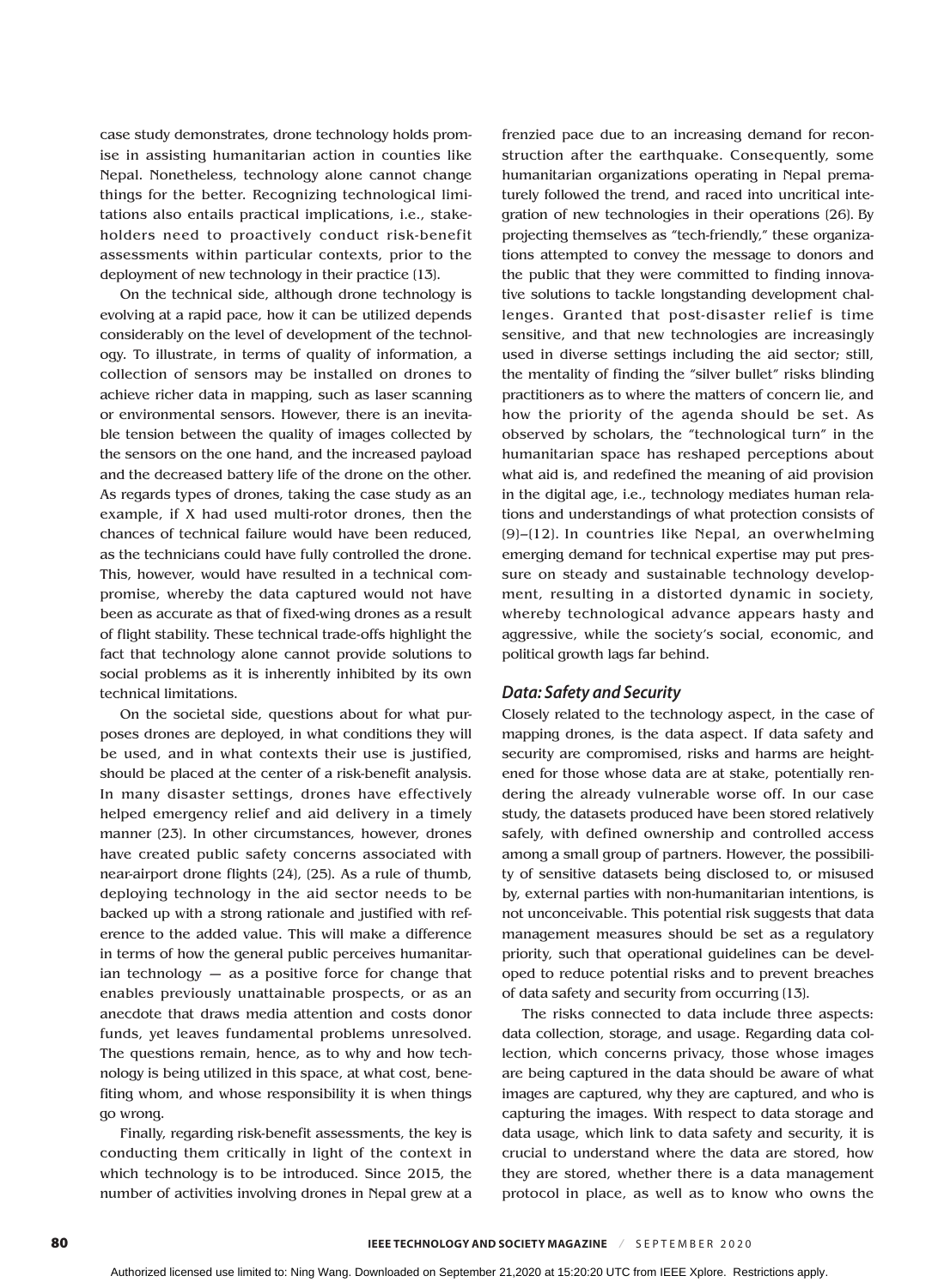data, who can access the data, who has authority to share the data, and what compliance mechanism governs if the data are to be shared. These questions may not seem difficult in principle, yet they continue to pose operational challenges. Ultimately, the question points towards, to what degree and level should we realistically aim for data accuracy  $-$  a cluster of households, a visible landmark, the color of the street graffiti, or the freckles on someone's nose?

In the mapping project of the case study, the images collected by the drone were left in the hands of all who had worked on, or been given access to, the datasets. This implies that, hypothetically, all of them could share the data with external parties. Moreover, there was no effective way to prevent anyone who had access to the datasets from making copies, or modifying or manipulating the data. Had the partner organizations or the technicians involved in the mapping project intended to share the datasets without X's consent, X would not have been able to discover, track, or manage it, as there was no compliance mechanism in place. This, in effect, leaves data safety and security dependent on the professional and personal ethics of those who have access to the data, downplaying the importance of institutional reforms at the structural level which require collective efforts.

The other aspect that concerned the partners of the mapping project was data sharing. Today, there are multiple organizations working on drone mapping in Nepal, sometimes mapping the same areas at the same time, because there is no coordinated data sharing mechanism. Technical experts in our interviews have suggested local governments take the initiative to set out mapping needs, then identify the agencies working on projects in that area to join forces in their initiatives. However, one obstacle is the lack of a digital management system at the national level. To date, all mapping data in Nepal are collected and managed in traditional ways, with no digital repository that allows for the monitoring and tracking of existing datasets. One way to move forward is to create and utilize open data platforms that will be publicly available and accessible, so that no repetitive data are generated as a result of lack of access. Reality, however, suggests that in the absence of adequate infrastructure, open data may be a far-fetched ideal in resource-poor countries like Nepal.

#### *Regulation: Authority and Procedure*

It is a common concern among drone stakeholders that the lack of effective regulatory mechanisms creates ambiguity in operations. In the case of drones, regulatory issues include, e.g., who the lead agencies should be at the national and international levels, how compliance and enforcement mechanisms could be established,

and what legal and administrative procedures should be set up. Unless these regulatory challenges are addressed, it is unlikely that there will be a safe and healthy environment in which society at large can manage technological risks, and the aid sector can drive its innovation process responsibly. In this sense, the regulation aspect is an overarching layer with a top-down force, which determines the scope and magnitude of the other sets of ethical challenges. In particular, two aspects need to be attended to, i.e., regulatory authority and provisions and procedures [13].

Regarding regulatory authority, there are two subdimensions, i.e., who the lead agency should be, and at what level it should be set up. In the context of Nepal, as the case study shows, several government authorities were involved in drone flight permissions, which created some obstacles. First, government officials at the Ministries have multiple commitments, and drones oftentimes are not a priority. Second, for many government departments, there is a general lack of in-house expertise in technology. Third, without clarity about the lead agency, authority becomes ambiguous and implementers are at loss to determine by whom and in what format initiatives should be organized. Take the Civil Aviation Authority of Nepal (CAAN) for example: as the only technical agency involved in drone regulations in Nepal, they are mandated to grant permissions only in terms of air traffic concerns, such as on which route and at what height the drone can fly. As regards national security, although CAAN is responsible for protecting sensitive and protected areas, they do not take into account the purpose of the drone flights. Similarly, concerning flight safety, although CAAN holds that drone pilots should be trained and licensed and be aware of the relevant legislation, it is not their duty to provide training and licensing services. While the creation of a lead agency may be a challenge for resource reasons, it is not unattainable to establish an independent agency that can coordinate with other agencies during the process of regulation development.

Alongside the "who" dimension of regulatory authority is the "what level" dimension. In the case study, stakeholders consistently advocated for the establishment of a global authority operating along the lines of the International Civil Aviation Organization (ICAO), which is the existing global regulatory agency for the use of flying objects, including drones. In the absence of a global authority dedicated particularly to drone regulations, national authorities follow the provisions of ICAO at present. However, stakeholders in our interviews expressed a strong preference for a drone-specific regulatory authority at the global level. Although streamlining authority may not be immediately feasible, efforts for bringing uniformity to regulatory initiatives across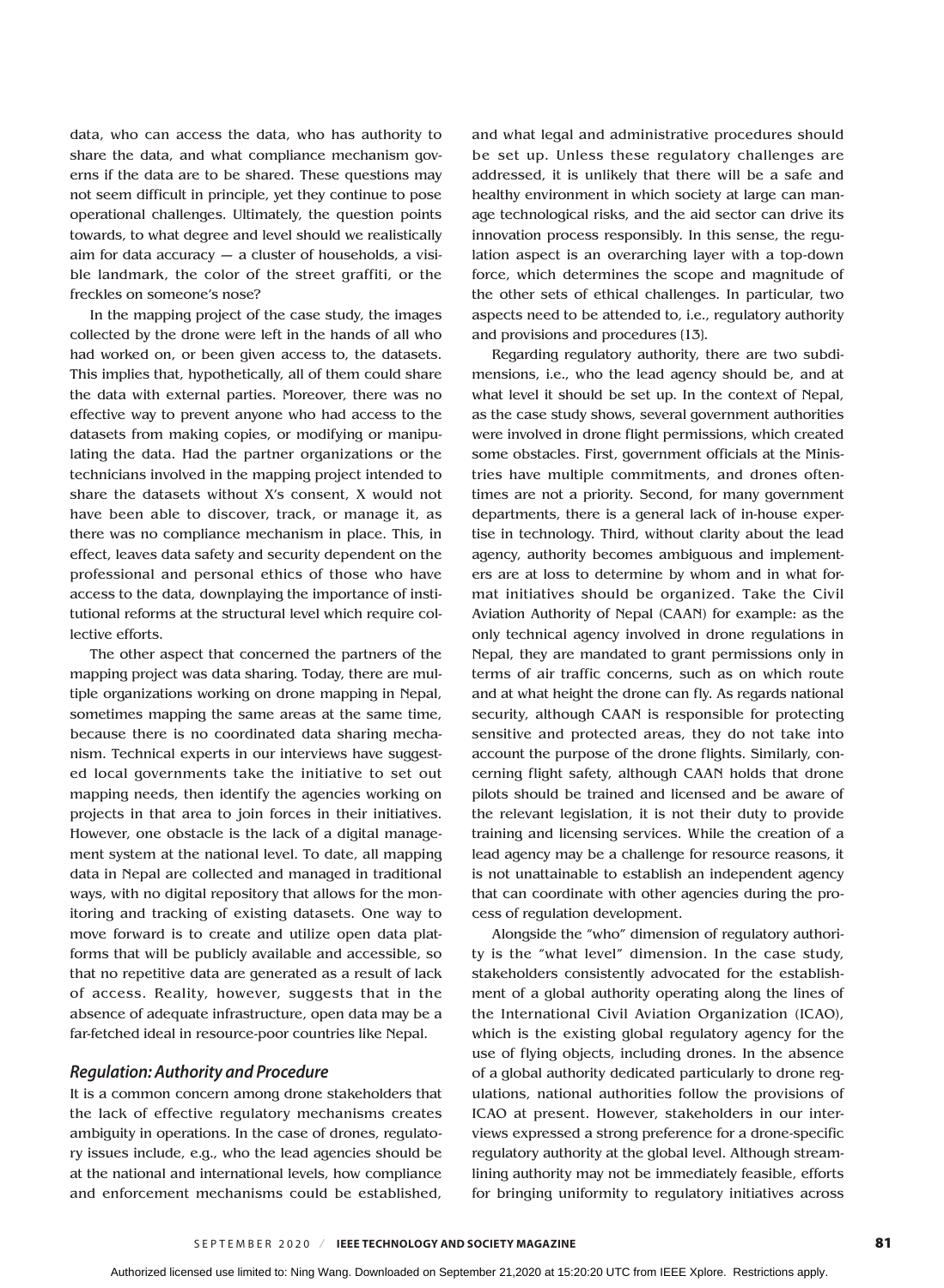the globe are called for. Regarding the nature of such a regulatory agency, stakeholders in our interviews generally favored that its staff members to be technical experts, such that future regulations will be based on technical rather than political parameters. Meanwhile, stakeholders suggested that a national expert committee could help provide inputs to global regulation development, and that if a global consensus for airspace regulation is sought, countries can adapt it to their particular situations and develop their own regulations based on the knowledge and experience acquired at the national level.

With respect to provisions and procedures, the biggest challenge seems to be how stringent compliance and enforcement mechanisms should be, such that they are robust while not hindering the development of the technology or oppress its applications for social good. There are two subdimensions to this challenge, i.e., that of the content, and that of the process. Content-wise, in Nepal, there already exist some regulatory guidelines. For instance, if a drone flies over a sensitive area, such as military installations or near airports, or flies above 300 feet beyond the-visual-line-of-sight (BVLOS), it can be seized and its operator fined. In reality, however, as long as no one reports it, the government can do little, as they do not have a digital tracking system that can monitor drone flights. This indicates how context-insensitive the provisions and procedures are, and how leftbehind regulation is compared to the pace of technology development.

Process-wise, as shown in the case study, flight permission applications can be lengthy and complicated. Some stakeholders raised the concern that if it continues to take 4-5 months and 6-7 agencies to get flight permissions, then people will simply try to "cheat the system," and the authorities would have no control over this as, again, there is no digital monitoring system in place. In the mapping project, if there had been a lead agency serving as a central point of contact, it would have considerably shortened the flight permission process. Moreover, it was envisioned that if the Ministries could keep records of the technical specificities of existing drone use, such as ranges of frequency, it would largely simplify the administrative procedure. Another proposal for improving the process was the adoption of a licensing system similar to that of automobile, allowing only certified pilots to fly a drone. Regarding sensitive areas, signal blockers were deemed useful for restricting flights over special locations, and a buffer zone could be put in place around airports. According to technical experts in our interviews, these approaches have been discussed on various occasions with government officials in Nepal. Although none of the proposals are technically demanding or high cost, the challenge

seems to be priorities. This implies that continued effort needs to be made to sensitize the authorities on the need to establish regulatory provisions and procedures.

#### *Stakeholders: Responsibility and Accountability*

An additional aspect of the humanitarian use of technology lies with stakeholder responsibility and accountability — not only regarding the deployment of technologies, but also towards each other. Like regulation, the stakeholder aspect is an overarching layer situated in the background, but with a bottom-up force. The danger of lacking a deep understanding of responsibility and accountability is that it creates a moral hazard, whereby stakeholders advocate the principle of "Do No Harm," while potentially causing harms to those whom they intend to protect by introducing new actors into the space without caution [15]. Humanitarian stakeholders should clearly define their commercial incentives and operational priorities, meanwhile establishing ethical standards to guide and safeguard their innovation practice (13).

In terms of the responsibility of the government, in the context of the case study, this was somewhat ambiguous, due partially to its political priority-setting. For example, at the national level, the National Reconstruction Authority (NRA) acted as the lead agency after the earthquake to restore damaged houses, and conduct research on landslides in Nepal. Yet, when X proposed that the NRA incorporate this landslide area as one of their research sites, the proposal was dismissed  $-$  it was not a priority for the NRA as the houses in this area were not already damaged. At the community level, when X raised awareness about the increasing risks of the landslide, some community leaders did not see the immediate necessity for action as the landslide did not cause loss of life — how people's lives will be affected in the future was not seen as a priority for the present time. While humanitarian and development actors may assist in post-disaster reconstruction, their primary role is to coordinate aid delivery and provide technical expertise, rather than involving themselves in every aspect of reconstruction. Ultimately, it should be the local government and local communities who take responsibility to rebuild lives. The local government may lack resources; still, they can take the lead to establish evidence. And once resources are available, action plans can be implemented at the national and local levels.

With respect to the accountability of humanitarian organizations, the center of discussion is why they introduce new technology in their practice in the first place, and how to introduce it to vulnerable populations without causing harm. In the case study, the drone was not brought to Nepal for the specific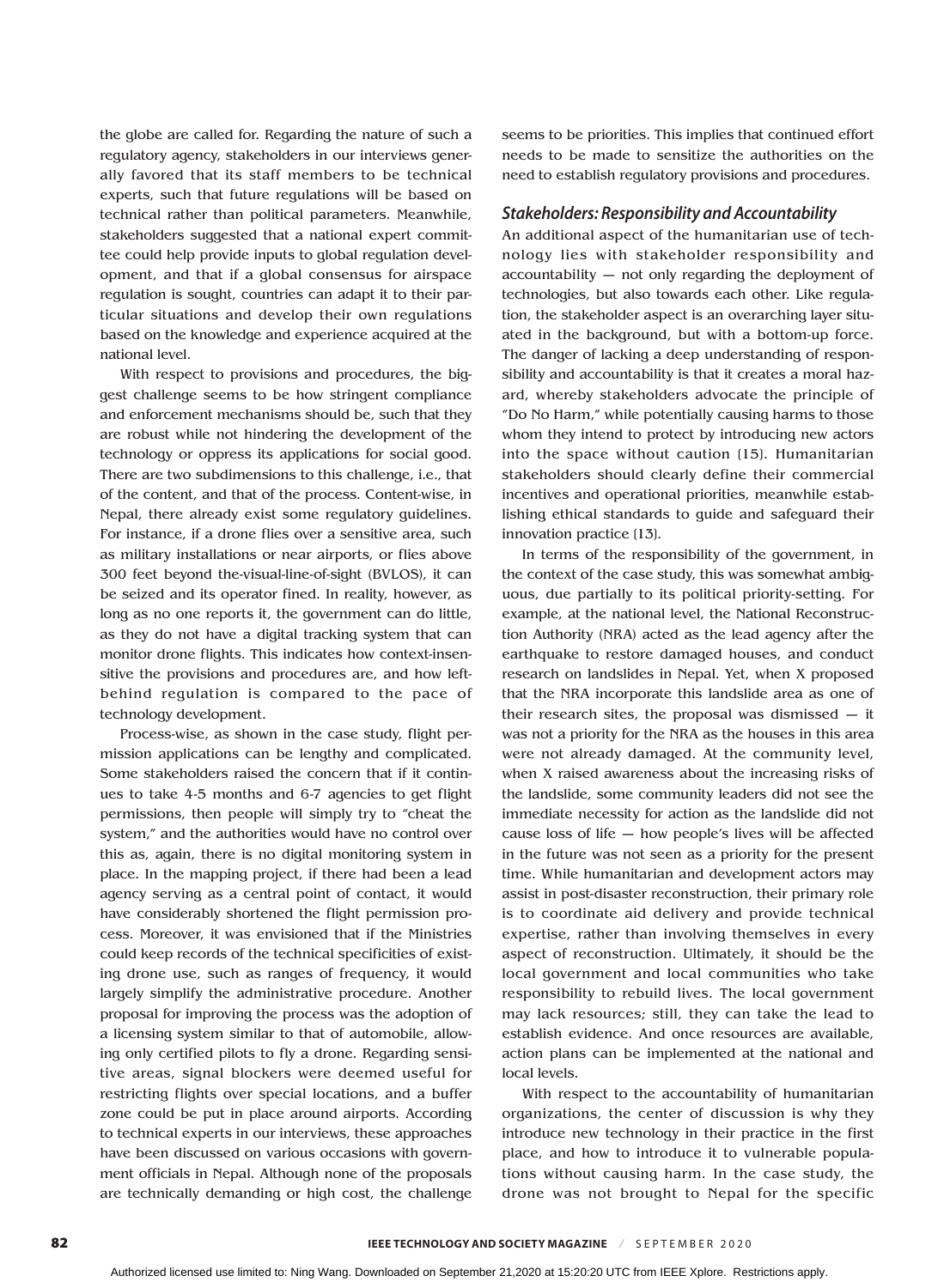purpose of mapping landslides, but with an intention of potentially using it to assist relief work, implying a somewhat undefined vision. Thus it begs the question as to what exactly was the justification to use the drone — was it because of the availability of the technology? Was it guided by the understanding of local needs? Furthermore, after having decided to use the drone to map the landslide, achievement of the objectives still depended on many factors, in particular financial resources and political will; both were obviously challenging in Nepal. This, again, invites questions regarding the rationale of the project  $-$  was it overly ambitious, in that the intended outcome was predominantly determined by factors out of the hands of an aid agency? Was it overly optimistic, in that both the vision and the methodology of the project represented the best-case scenario? These reflections point out the importance of self-positioning of humanitarian organizations. Many aid agencies do not have the technical capacity to operate advanced modern technologies themselves, but they have strong relationships with the government and the community, which is appealing to other stakeholders as it may potentially help advance particular interests of their own. The question, ultimately, boils down to who benefits from such endeavors, if eventually there is no positive impact on the lives of the affected communities?

The responsibility of stakeholders does not lie solely on the service providers, but also on the receivers, namely the community. In the case study, the local community was unfamiliar with the drone technology initially; but when it was introduced in the name of helping manage the landslide, they believed that they needed it. Yet, their fundamental need was simply to live safely. Nepal has long been portrayed as a breeding ground for "humanitarian experimentation" in the name of innovation [4], [9]. The use of technology in the humanitarian space is neither good nor bad in itself, it depends on why and how it will be used [27], [28]. The rationale to use technology should not be determined from a donor perspective, whereby they experiment with ideas and test out new tools; but from a need perspective, whereby strategies are reflective and the local community's livelihood is catered to. This not only calls for humanitarian organizations to care for, and advocate on behalf of, the communities, but also encourages the communities to be aware of what is at stake, take ownership of it, and approach government authorities proactively. Although living with hope is praiseworthy, living on hope can be futile.

Finally, to substantively move forward in the process of humanitarian innovation, a pragmatic tool would be action-guiding ethical standards, e.g., on privacy, on data management, on informed consent, on stakeholder Humanitarian technological innovation may disrupt relations between stakeholders, widen inequality between those with access and those without, and threaten privacy.

a da de

engagement, etc. At the outset, such standards need not be lengthy or comprehensive, and may not be immediately enforceable or endorsed by every stakeholder involved. Nonetheless, they create thresholds, form benchmarks, and clarify ambiguity. For instance, case studies encompassing best practices can be an effective instrument to educate regulators, and to help foster regulatory frameworks that are value-sensitive and context-specific. Similarly, multi-stakeholder consultation, including seeking expertise from outside the country and across sectors and disciplines, can contribute to the collection of inputs from diverse perspectives. Furthermore, local beliefs and indigenous knowledge of the affected populations should be respected and included in the standards, in that it is these people who are exposed to risks, harms, and vulnerability, and whom the humanitarian sector strives to protect. If the stakeholder aspect is attended to, the principle of "Do No Harm" will not be rendered a mere slogan or a moral disguise of those who drive the humanitarian innovation enterprise.

# Categories of Ethical Consideration

In this paper, an in-depth ethical analysis of a case study of using drones to assist post-disaster humanitarian work was presented. Five categories of ethical considerations were identified and are summarized in Table 1, along with lessons learned in relation to each theme. While these themes do not suggest a specific order of criticality, they are presented here with a bottom-up logic for ease of discussion.

To conclude, from the perspective of humanitarian action, it may seem that challenges exhibited in this case study are merely implementation issues "typical" to the aid sector when new technologies are deployed in time-sensitive and resource-constrained environments. However, from the ethical viewpoint, it is precisely this caution-free (mis)conception about "typical" that warrants attention — the seemingly non-harmful use of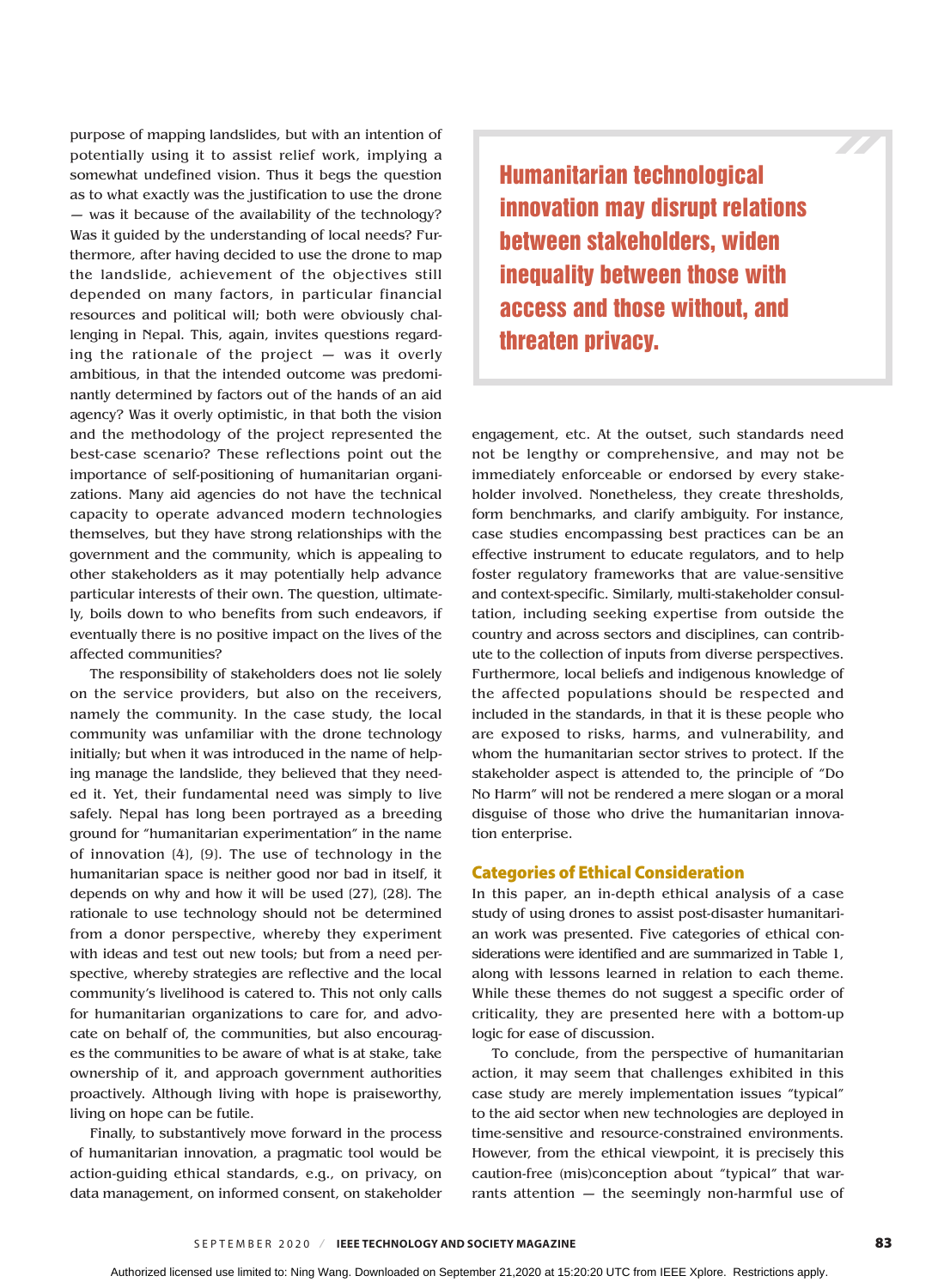| <b>TABLE 1. Five categories of ethical considerations.</b> |                                      |                                                                                                         |                                                                                                                                                                                                                                                                                                                                                                                                                 |                                                                                                                                                                                                                                                                                                                                                   |
|------------------------------------------------------------|--------------------------------------|---------------------------------------------------------------------------------------------------------|-----------------------------------------------------------------------------------------------------------------------------------------------------------------------------------------------------------------------------------------------------------------------------------------------------------------------------------------------------------------------------------------------------------------|---------------------------------------------------------------------------------------------------------------------------------------------------------------------------------------------------------------------------------------------------------------------------------------------------------------------------------------------------|
| <b>Theme</b>                                               | <b>Analytic</b><br><b>Focus</b>      |                                                                                                         | <b>Ethical Consideration</b>                                                                                                                                                                                                                                                                                                                                                                                    | <b>Lesson Learned</b>                                                                                                                                                                                                                                                                                                                             |
| Community                                                  | • Consent<br>• Care                  | <b>Analytic Angle</b><br>• Procedure of consent<br>• Sources of consent<br>• Consequences of<br>consent | · Trust: pre-given vs. newly established<br>• Hope: need for aid & dependence on<br>lifesavers<br>• Literacy: what is expected to be<br>understood vs. what is actually<br>understood<br>• Philanthropic misconception:<br>unrealistic expectations & neglected<br>communication gap<br>. Duty of care: being vulnerable vs.<br>being made vulnerable                                                           | · Identify communication barriers in<br>the consent process<br>• Evaluate the value and validity of<br>consent<br>• Assess the necessity of<br>technological innovation<br>proposals<br>• Ensure new vulnerability is<br>not introduced, and existing<br>vulnerability is not exacerbated                                                         |
| Technology                                                 | • Risks<br>• Benefits                | • Technological<br>limitations<br>• Societal implications<br>• Risk-benefit<br>assessments              | · Technical tensions, compromises &<br>trade-offs: quality of information, types<br>of technology, etc.<br>· Purposes, conditions & contexts: why,<br>how, at what cost, benefiting whom,<br>whose responsibility, etc.<br>• Matters of concern: "silver bullet" vs.<br>fundamental problems<br>· Priority of the agenda: hasty<br>technological advance vs. sluggish<br>social, economic, and political growth | • Technology alone is not the<br>solution<br>• Technology is neither value-<br>neutral nor apolitical<br>• Deploying technology in the aid<br>sector needs strong justifications<br>of rationale and added value<br>• Uncritical integration of new<br>technology in humanitarian action<br>may be harmful                                        |
| Data                                                       | • Safety<br>• Security               | • Regulatory priority<br>• Operational<br>guidelines                                                    | · Data collection: degree & level of data<br>accuracy<br>· Data storage & usage: compliance<br>mechanism on data safety & security<br>· Data sharing: digital data<br>management system                                                                                                                                                                                                                         | • Acknowledge inherent risks of<br>data-driven technology<br>• Establish procedures governing<br>data ownership, access,<br>management, and compliance<br><b>issues</b><br>· Develop publicly available open<br>data platforms is the vision<br>• Construct open data within<br>existing structural and institutional<br>reality is the challenge |
| Regulation<br>ட                                            | • Authority<br>• Procedure           | • Top-down force<br>• Regulatory authority<br>• Provisions &<br>procedures                              | • Lead agencies: who & at what level<br>• Compliance & enforcement<br>mechanisms: content & process                                                                                                                                                                                                                                                                                                             | • An independent agency can help<br>foster future regulations<br>• Future regulations should be<br>based on technical rather than<br>political parameters<br>• Existing regulatory frameworks<br>are context-insensitive vis-à-vis<br>technology development<br>• Continued effort needs to be<br>made to sensitize authorities                   |
| <b>Stakeholders</b>                                        | • Responsibility<br>• Accountability | · Bottom-up force<br>· Moral hazard<br>• Ethical standards                                              | · Government: priority-setting<br>· Humanitarian organization:<br>self-positioning<br>· Community: needs-oriented<br>· Ethical standards: action-guiding                                                                                                                                                                                                                                                        | • Local government and community<br>should take the lead<br>• Justification and rationale behind<br>the use of technology are crucial<br>• Understanding and articulation of<br>the local needs are key<br>• Effective tools include best<br>practices, multi-stakeholder<br>consultation, indigenous<br>knowledge, etc.                          |